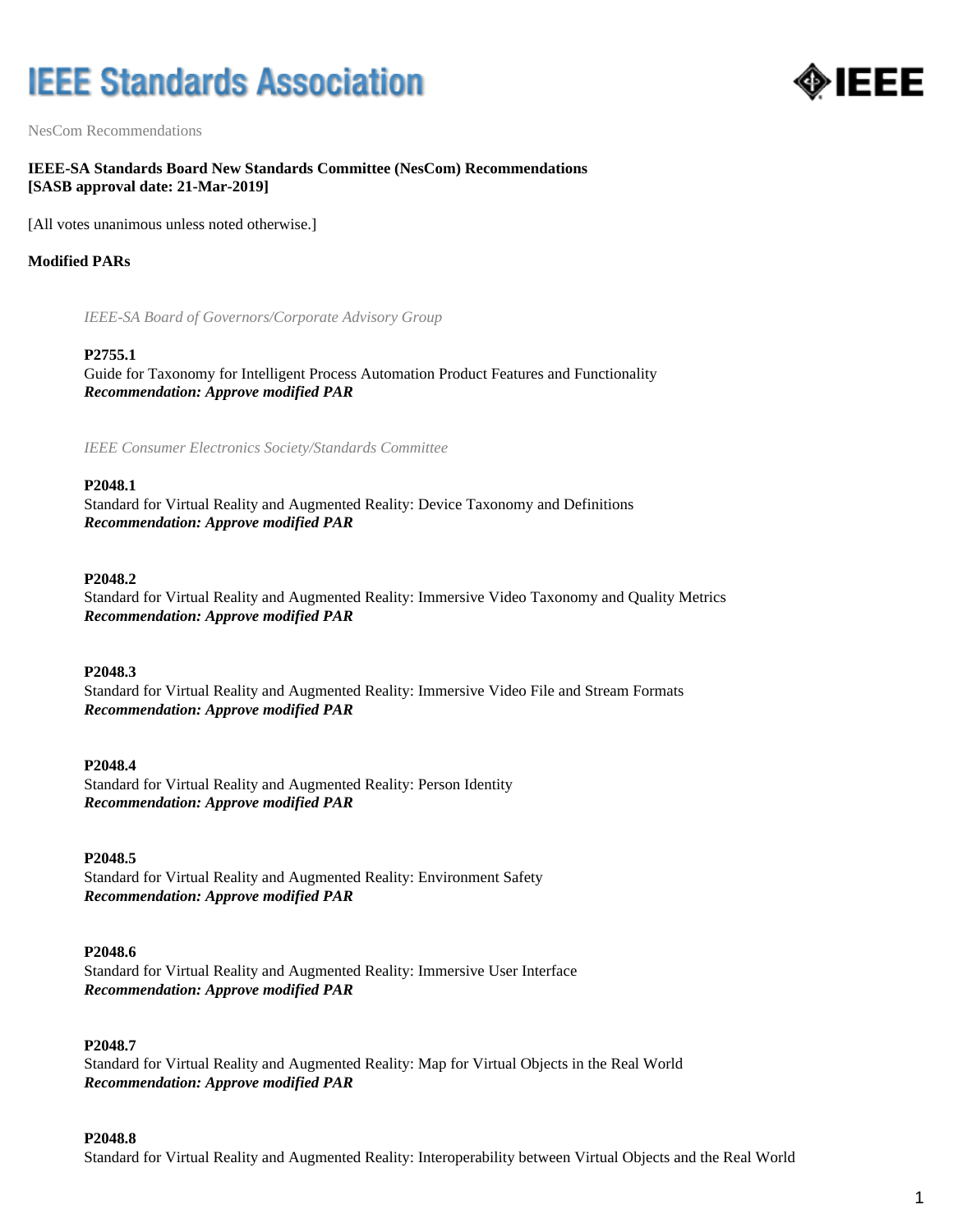*Recommendation: Approve modified PAR*

## **P2048.9**

Standard for Virtual Reality and Augmented Reality: Immersive Audio Taxonomy and Quality Metrics *Recommendation: Approve modified PAR*

## **P2048.10**

Standard for Virtual Reality and Augmented Reality: Immersive Audio File and Stream Formats *Recommendation: Approve modified PAR*

## **P2048.11**

Standard for Virtual Reality and Augmented Reality: In-Vehicle Augmented Reality *Recommendation: Approve modified PAR*

## **P2048.12**

Standard for Virtual Reality and Augmented Reality: Content Ratings and Descriptors *Recommendation: Approve modified PAR*

*IEEE Power and Energy Society/Power System Relaying and Control*

## **PC37.90.2**

Standard for Withstand Capability of Relay Systems to Radiated Electromagnetic Interference from Transceivers *Recommendation: Approve modified PAR*

*IEEE Power and Energy Society/Transformers*

**PC57.13.8**

Standard Requirements for Station Service Voltage Transformers *Recommendation: Approve modified PAR*

*IEEE Vehicular Technology Society/Intelligent Transportation Systems*

## **P1609.3**

Standard for Wireless Access in Vehicular Environments (WAVE) -- Networking Services *Recommendation: Approve modified PAR*

#### **New PARs**

*IEEE Computer Society/LAN/MAN Standards Committee*

#### **P802.3cu**

Standard for Ethernet Amendment: Physical Layers and Management Parameters for 100 Gb/s and 400 Gb/s Operation over Single-Mode Fiber at 100 Gb/s per Wavelength *Recommendation: Approve new PAR until December 2023*

#### **P802.11be**

Standard for Information technology--Telecommunications and information exchange between systems Local and metropolitan area networks--Specific requirements - Part 11: Wireless LAN Medium Access Control (MAC) and Physical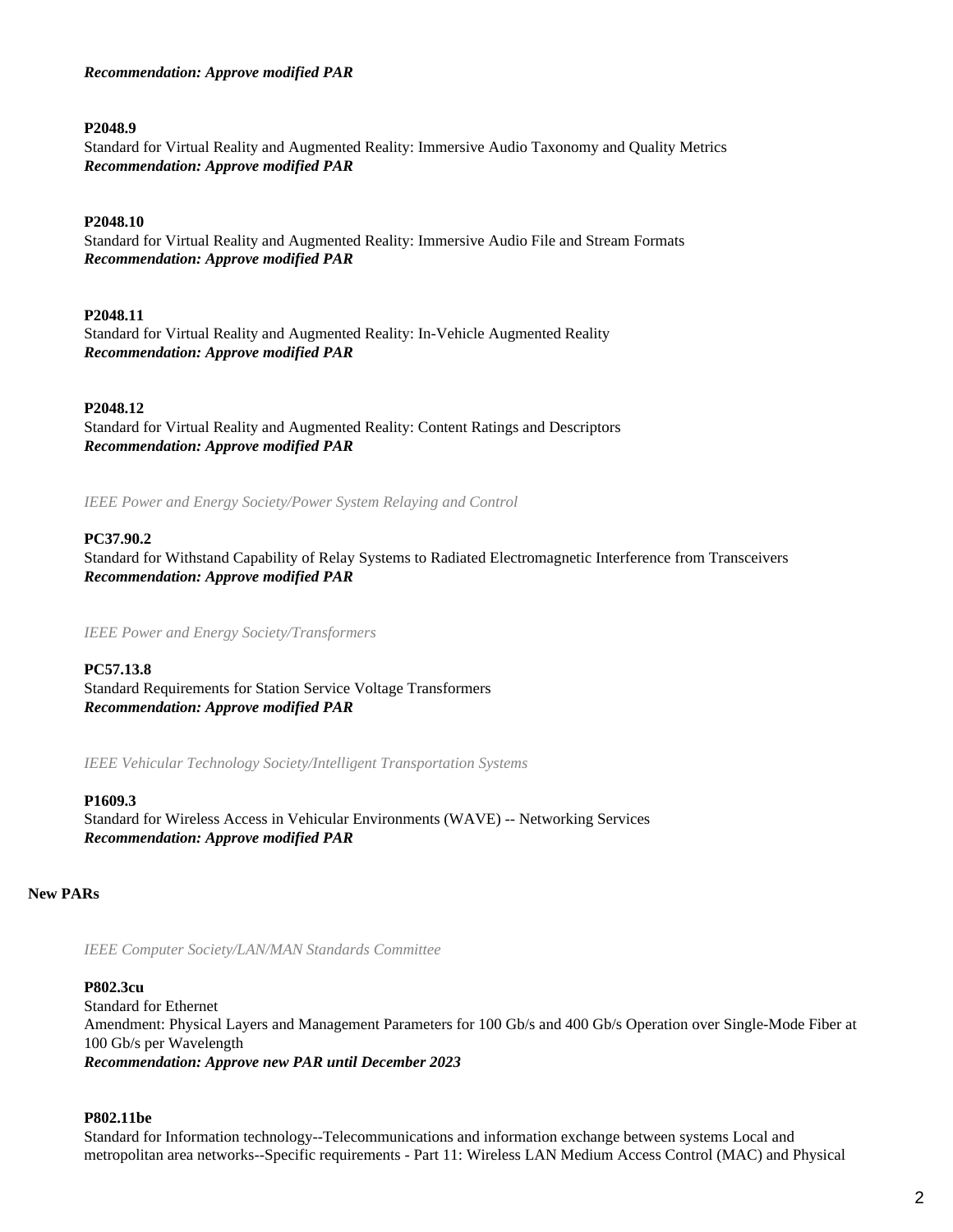Layer (PHY) Specifications Amendment: Enhancements for Extremely High Throughput (EHT) *Recommendation: Approve new PAR until December 2023 (8 approve, 1 recuse [Levy])*

*IEEE Computer Society/Learning Technology*

## **P2247.2**

Interoperability Standards for Adaptive Instructional Systems (AISs) *Recommendation: Approve new PAR until December 2023*

#### **P2247.3**

Recommended Practices for Evaluation of Adaptive Instructional Systems *Recommendation: Approve new PAR until December 2023*

#### *IEEE Computer Society/Standards Activities Board*

#### **P2806**

System Architecture of Digital Representation for Physical Objects in Factory Environments *Recommendation: Conditionally approve new PAR until December 2023; contingent upon staff updating the text to reflect the changes shown during the NesCom meeting. NB: The condition has been met.*

#### **P2807**

Framework of Knowledge Graphs *Recommendation: Approve new PAR until December 2023*

*IEEE Consumer Electronics Society/Blockchain Standards Committee*

#### **P2140.2**

Standard for Security Management for Customer Cryptographic Assets on Cryptocurrency Exchanges *Recommendation: Approve new PAR until December 2023*

#### **P2140.3**

Standard for User Identification and Anti-Money Laundering on Cryptocurrency Exchanges *Recommendation: Approve new PAR until December 2023*

## **P2141.1**

Standard for the Use of Blockchain in Anti-Corruption Applications for Centralized Organizations *Recommendation: Approve new PAR until December 2023*

#### **P2418.8**

Standard for Blockchain Applications in Governments *Recommendation: Approve new PAR until December 2023*

*IEEE Consumer Electronics Society/Standards Committee*

#### **P2049.1**

Standard for Human Augmentation: Taxonomy and Definitions *Recommendation: Approve new PAR until December 2023*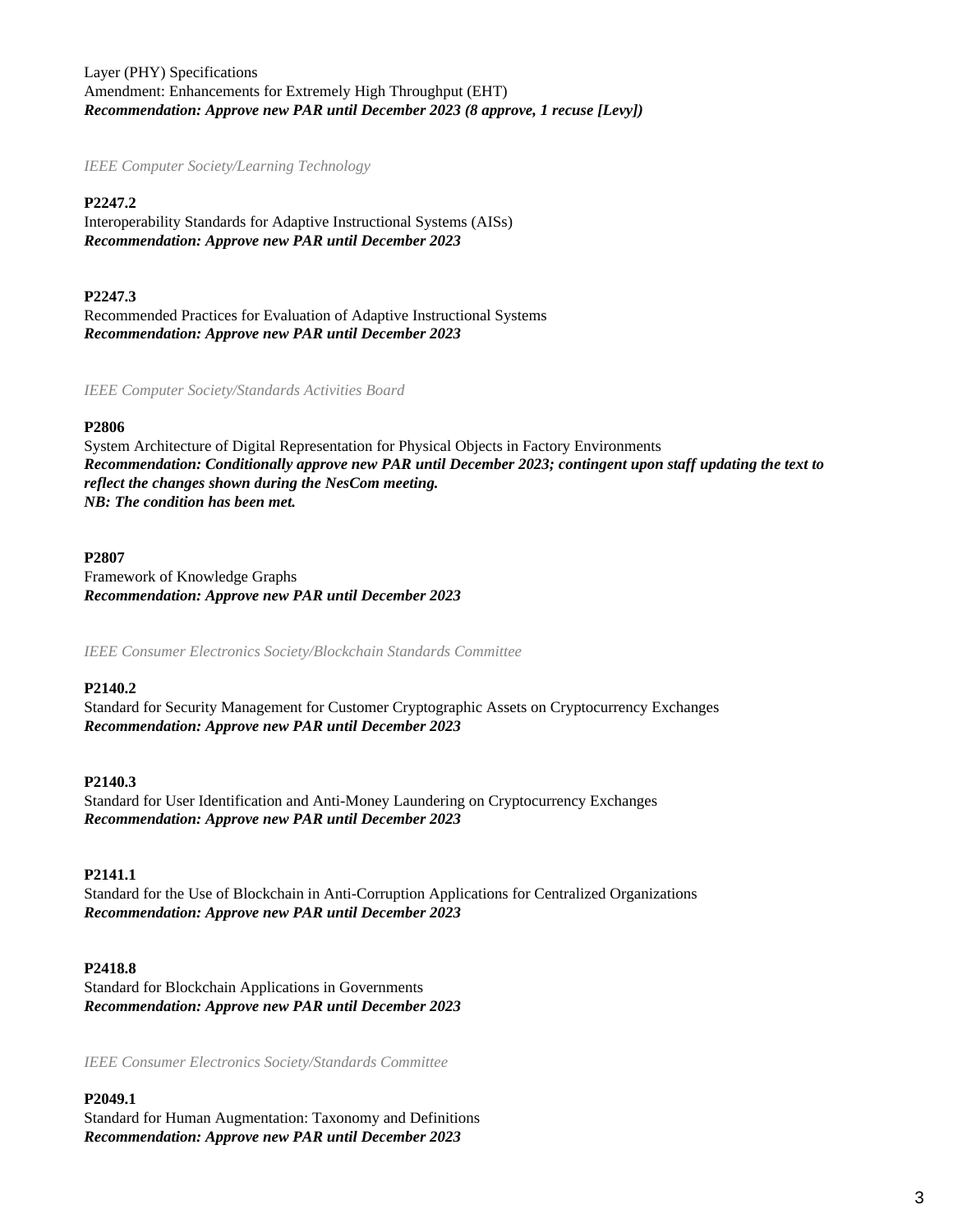## **P2049.2**

Standard for Human Augmentation: Privacy and Security *Recommendation: Approve new PAR until December 2023*

#### **P2788**

Standard for Circulating Air Pressure Physiotherapy Equipment Used in the Home Healthcare Environment *Recommendation: Approve new PAR until December 2023*

## **P2811**

Standard for Architectural Framework and Technical Requirements for Smart Lock *Recommendation: Approve new PAR until December 2023*

## **P2812**

Guide for Minor Guardianship System for Online Mobile Gaming *Recommendation: Approve new PAR until December 2023*

## **P2813**

Standard for Big Data Business Security Risk Assessment (BD BSRA) *Recommendation: Approve new PAR until December 2023 (8 approve, 1 abstain)*

*IEEE Engineering in Medicine and Biology Society/IEEE 11073 Standards Committee*

#### **P11073-10107**

Standard for Nomenclature for External Control of Medical Devices *Recommendation: Approve new PAR until December 2023*

#### **P11073-10700**

Standard for Common Base Requirements for Participants in a Service-Oriented Device Connectivity (SDC) System *Recommendation: Approve new PAR until December 2023*

#### **P11073-10701**

Standard for Metric Provisioning by Participants in a Service-Oriented Device Connectivity (SDC) System *Recommendation: Approve new PAR until December 2023*

#### **P11073-10702**

Standard for Alert Provisioning by Participants in a Service-Oriented Device Connectivity (SDC) System *Recommendation: Approve new PAR until December 2023*

#### **P11073-10703**

Standard for External Control by Participants in a Service-Oriented Device Connectivity (SDC) System *Recommendation: Approve new PAR until December 2023*

## **P11073-10720**

Module Specifications for a Service-Oriented Medical Device Exchange Architecture *Recommendation: Approve new PAR until December 2023*

#### **P11073-10721**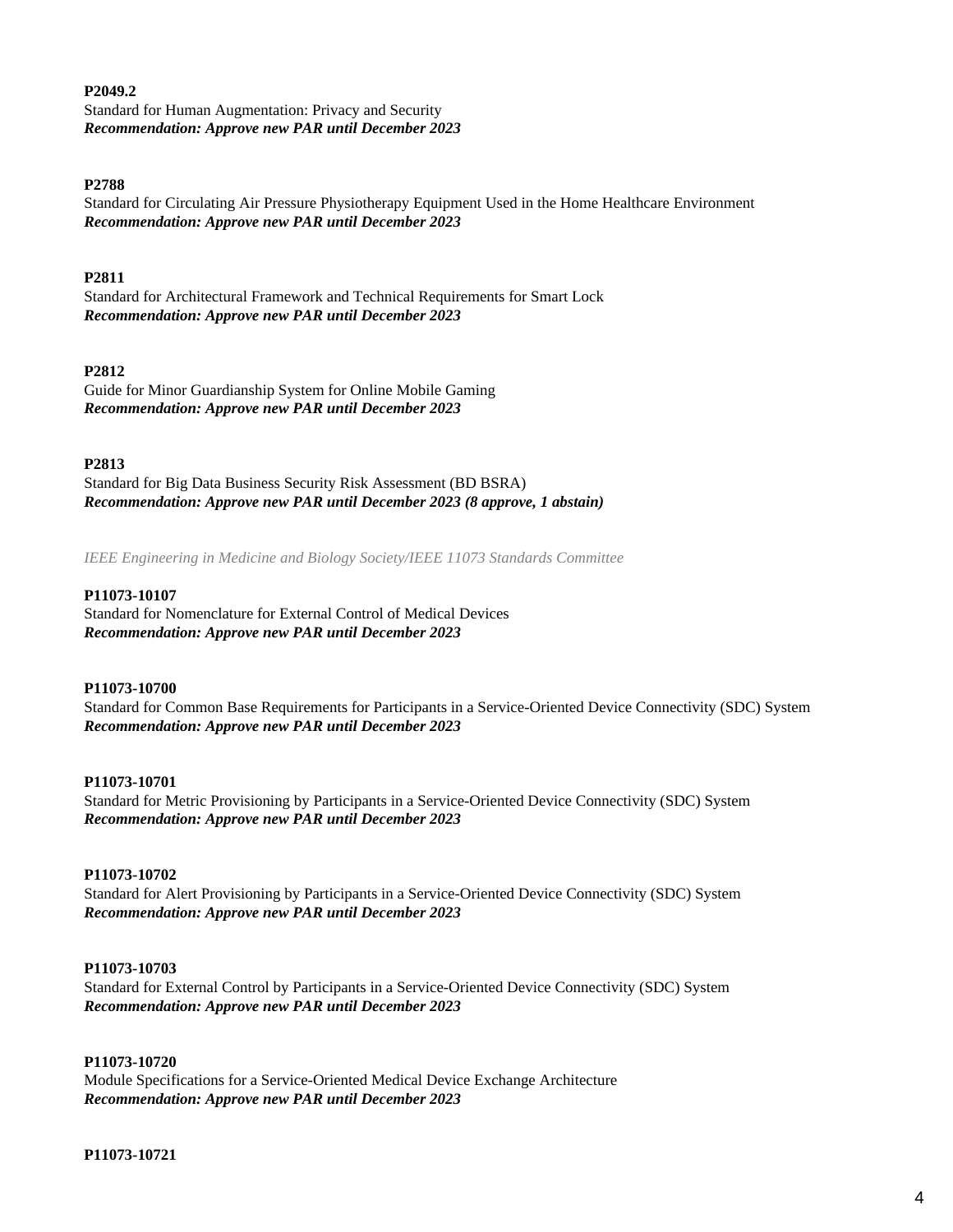Device Specialization - High Frequency (200 kHz to < 5 MHz) Surgical Equipment *Recommendation: Conditionally approve new PAR until December 2023; contingent upon staff adding the provided range for high frequency to the title and the Working Group Chair agreeing that the frequency range is correctly shown. NB: The condition has been met.*

# **P11073-10722**

Device Specialization - Endoscopic camera *Recommendation: Approve new PAR until December 2023*

**P11073-10723** Device Specialization - Endoscopic light source *Recommendation: Approve new PAR until December 2023*

**P11073-10724** Device Specialization - Endoscopic insufflator *Recommendation: Approve new PAR until December 2023*

**P11073-10725** Device Specialization - Endoscopic pump

*Recommendation: Approve new PAR until December 2023*

*IEEE Industrial Electronics Society/Industrial Electronics Society Standards Committee*

# **P2023**

Standard for Digital Transformation Architecture and Framework *Recommendation: Approve new PAR until December 2023*

*IEEE Power and Energy Society/Insulated Conductors*

# **P2810**

Guide for Field Dielectric Enhancement of Polyethylene and Cross-linked Polyethylene Power Cables *Recommendation: Approve new PAR until December 2023*

*IEEE Power and Energy Society/Power System Communications and Cybersecurity*

## **P2808**

Standard for Function Designations used in Electrical Power Systems for Cyber Services and Cybersecurity *Recommendation: Approve new PAR until December 2023*

*IEEE Power and Energy Society/Power System Relaying and Control*

## **PC37.1.3**

Recommended Practice for Human Machine Interfaces (HMIs) used with Electric Utility Automation Systems *Recommendation: Approve new PAR until December 2023*

*IEEE Power and Energy Society/Substations*

**PC37.122.9** Guide for Condition Assessment of Gas-Insulated Substations *Recommendation: Approve new PAR until December 2023*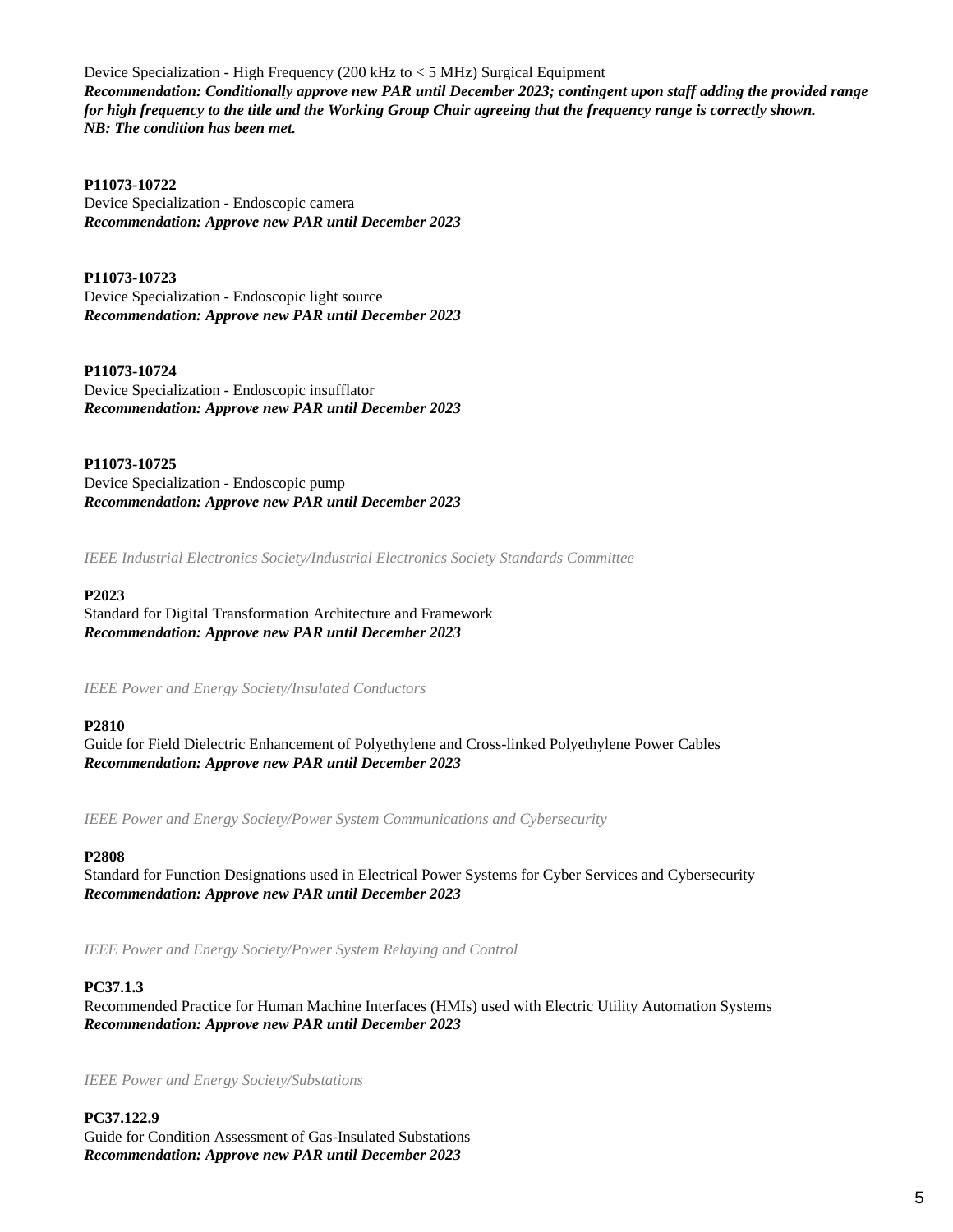*IEEE Power and Energy Society/Transmission and Distribution*

## **P2798**

Guide for Helicoper Operation Procedures for the Utility Industry *Recommendation: Approve new PAR until December 2023*

*IEEE Power and Energy Society/Transformers*

**PC57.13-2016/Cor 1** Standard Requirements for Instrument Transformers - Corrigendum 1 *Recommendation: Approve new PAR until December 2023*

*IEEE Sensors Council/Standards Committee*

#### **P2520**

Standard for Testing Machine Olfaction Devices and Systems *Recommendation: Approve new PAR until December 2023*

*IEEE Vehicular Technology Society/Intelligent Transportation Systems*

## **P1920.2**

Standard for Vehicle to Vehicle Communications for Unmanned Aircraft Systems *Recommendation: Approve new PAR until December 2023 (6 approve, 1 disapprove, 1 abstain)*

## **PARs for the Revision of Standards**

*IEEE Computer Society/Design Automation*

#### **P1800.2**

Standard for Universal Verification Methodology Language Reference Manual *Recommendation: Approve PAR for the revision of a standard until December 2023*

*IEEE Communications Society/Dynamic Spectrum Access Networks Standards Committee*

#### **P1900.5**

Standard for Requirements and System Architectures for Dynamic Spectrum Access Systems *Recommendation: Approve PAR for the revision of a standard until December 2023*

*IEEE Industry Applications Society/Petroleum & Chemical Industry*

#### **P60079-30-1**

International Standard - Explosive atmospheres -- Part 30-1: Electrical resistance trace heating -- General and testing requirements *Recommendation: Approve PAR for the revision of a standard until December 2023*

#### **P60079-30-2**

International Standard for Explosive atmospheres -- Part 30-2: Electrical resistance trace heating -- Application guide for design, installation and maintenance

*Recommendation: Approve PAR for the revision of a standard until December 2023*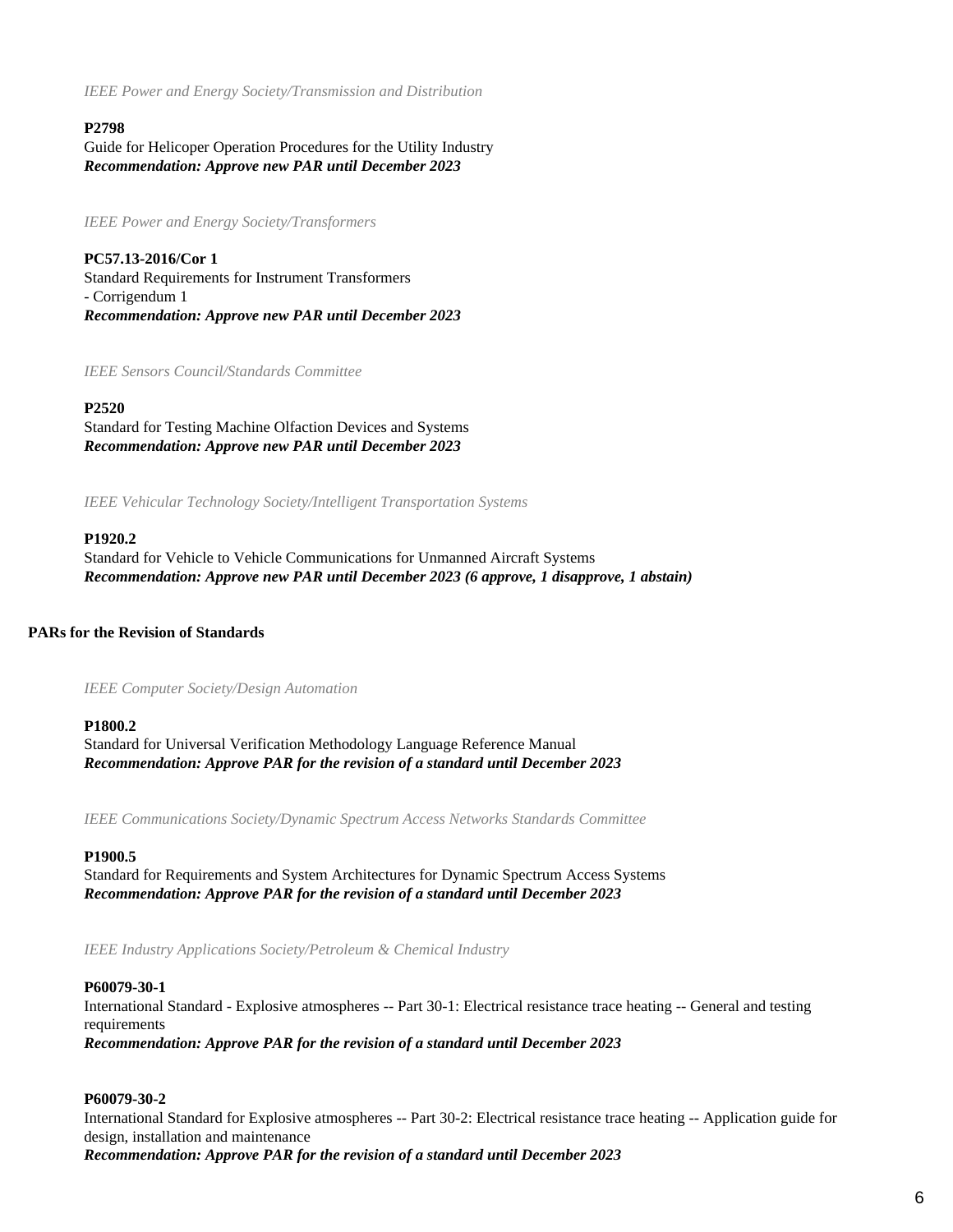*IEEE Power and Energy Society/Energy Development & Power Generation*

# **P1020**

Guide for Control of Small (100 kVA to 5 MVA) Hydroelectric Power Plants *Recommendation: Approve PAR for the revision of a standard until December 2023*

*IEEE Power and Energy Society/Energy Storage & Stationary Battery Committee*

# **P1189**

Guide for Selection of Batteries for Standby Applications *Recommendation: Approve PAR for the revision of a standard until December 2023*

*IEEE Power and Energy Society/Insulated Conductors*

## **P386**

Standard for Shielded Separable Insulated Connectors for Classes 15 kV through 35 kV *Recommendation: Approve PAR for the revision of a standard until December 2023*

## **P400**

Guide for Field Testing and Evaluation of the Insulation of Shielded Power Cable Systems Rated 5 kV and Above *Recommendation: Approve PAR for the revision of a standard until December 2023*

*IEEE Power and Energy Society/Nuclear Power Engineering*

## **P317**

Standard for Electric Penetration Assemblies in Containment Structures for Nuclear Power Generating Stations *Recommendation: Approve PAR for the revision of a standard until December 2023*

## **P334**

Standard for Qualifying Alternating Current Class 1E Motors for Nuclear Power Generating Stations *Recommendation: Approve PAR for the revision of a standard until December 2023*

*IEEE Power and Energy Society/Power System Instrumentation and Measurements*

## **P120**

Master Test Guide for Electrical Measurements in Power Circuits *Recommendation: Approve PAR for the revision of a standard until December 2023*

## **P1459**

Standard Definitions for the Measurement of Electric Power Quantities Under Sinusoidal, Nonsinusoidal, Balanced, or Unbalanced Conditions *Recommendation: Approve PAR for the revision of a standard until December 2023*

*IEEE Power and Energy Society/Surge Protective Devices/Low Voltage*

# **PC62.55**

Guide for Surge Protection of DC Power Feeds to Remote Radio Heads *Recommendation: Approve PAR for the revision of a standard until December 2023*